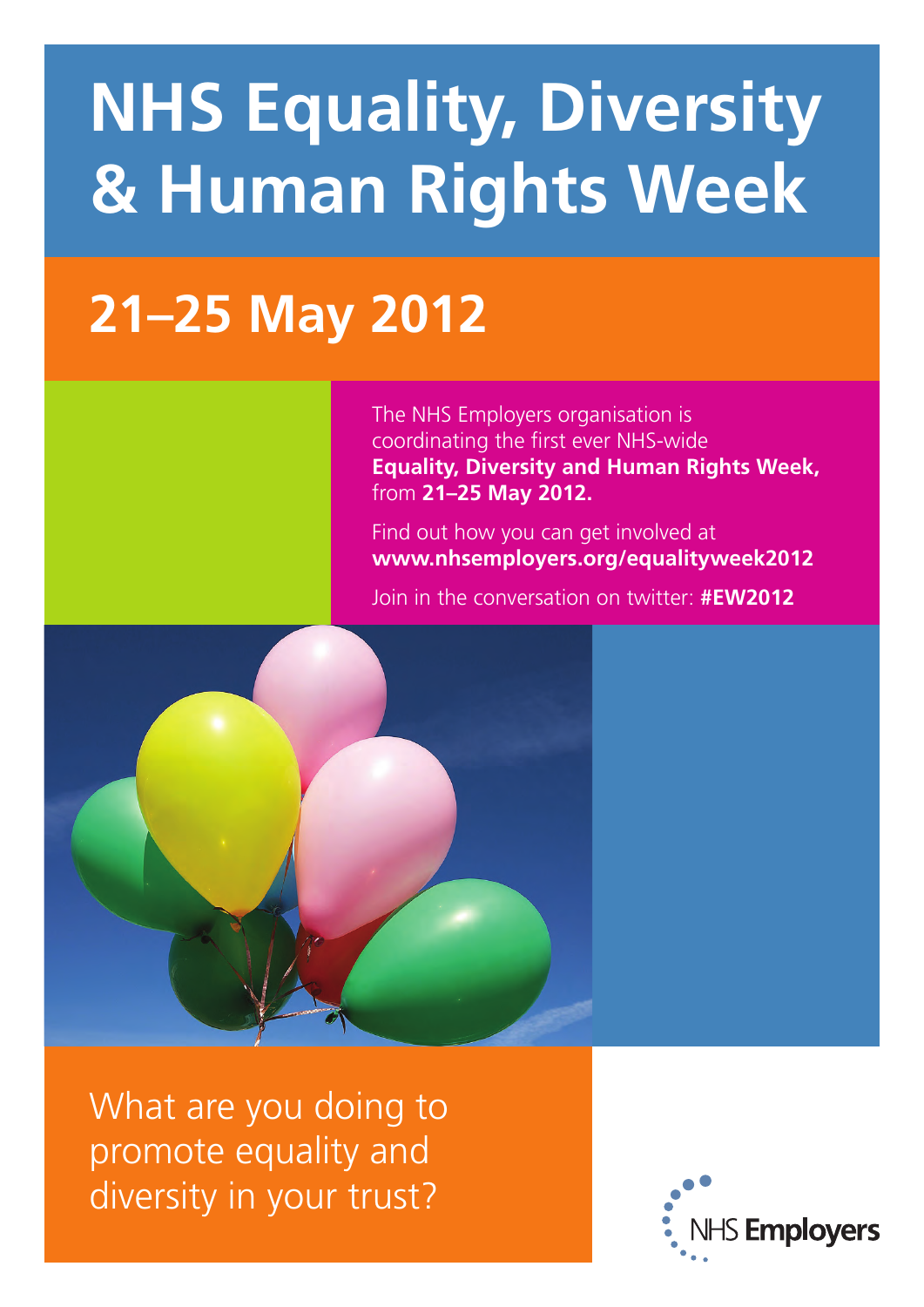

#### **Evening of Entertainment Comprising Of**

Champagne Reception Three Course Meal Guest Speakers The LGBT Network Staffordshire Awards Community Fashion Show Live Cabaret Entertainers Music & Dance

**DRESS CODE** Black tie / gowns or smart lounge suits / cocktail dresses Masque optional

## **Friday 15th JUNE 2012**

**Moathouse Hotel, Etruria, Festival Park, Stoke-on-Trent, ST1 5BQ**

### **Tickets Avalible Now**

Earlybird tickets avalible until the 1st of May for a special price of **£30.00** The standard price of **£35.00** charged after this date.

Purchase tickets online, by phone or come to see us in person at The Polari Lounge, 52 Piccadilly, Hanley. ( Instalment plan available )

## www.**lgbtstaffordshire**.com

EMAIL: **prideball@lgbtstaffordshire.com** | PHONE: **01782 212200**

The LGBT Staffordshire holds the right to refuse admission



◈



 $\bigoplus$